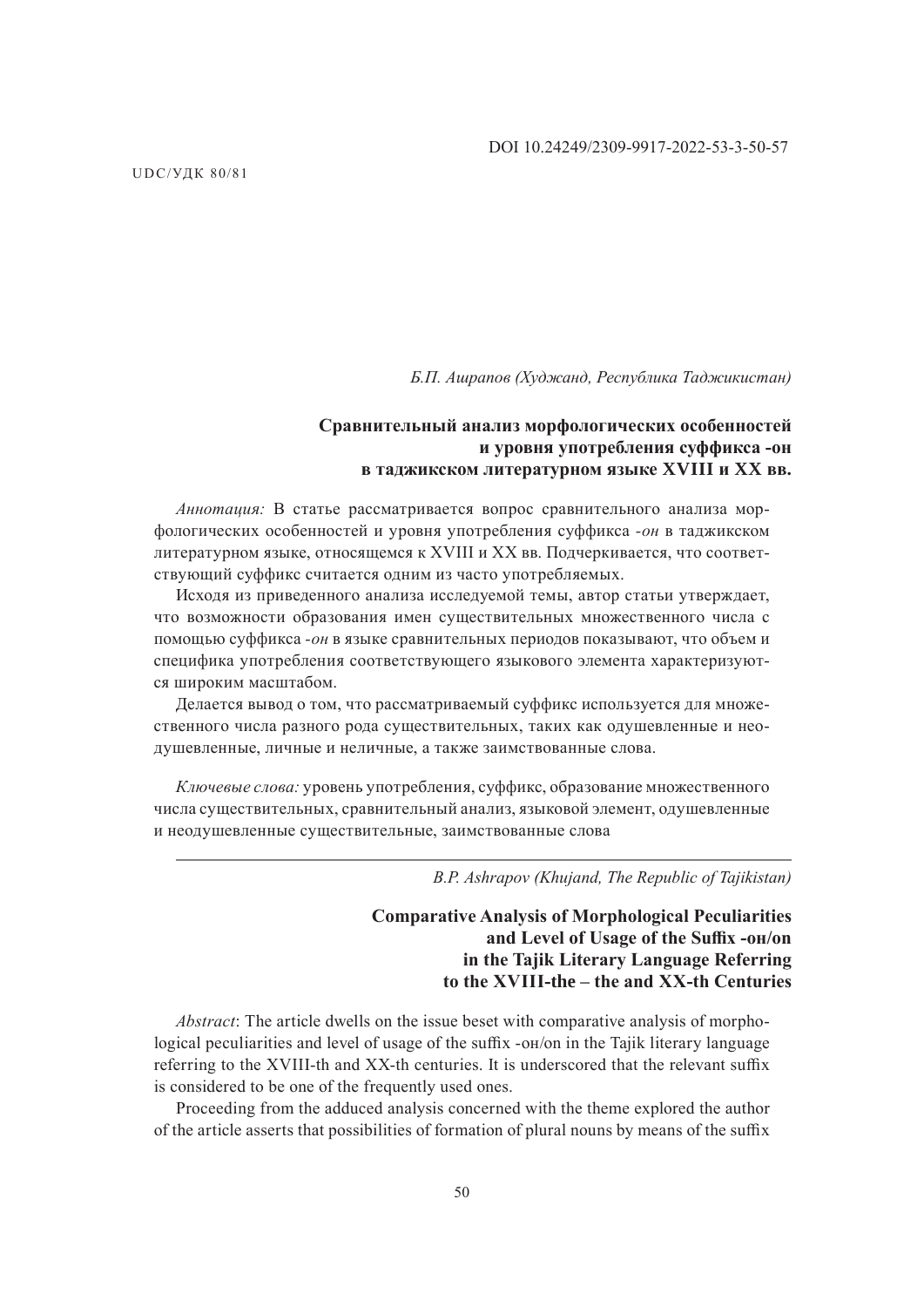-он/on in the language of comparative periods shows that the scope and specificity of the use of the relevant linguistic element is characterized with wide scales.

It is concluded that the suffix in question is used to plurify different kinds of nouns, such as animate and inanimate, personal and non-personal and borrowed words as well.

*Key words*: level of usage, suffix, formation of plural nouns, comparative analysis, linguistic element, animate and inanimate nouns, borrowed words

### **INTRODUCTION**

It is common-knowledge that in modern Tajik literary language (MTLL) morphemes plays a key role in the expression of the category of plural forms of nouns. "The morphological way of the formation of plural nouns in Tajik and Persian languages is not the product of a new stage in the development of these languages, but it has a long history in the term of its background" [15: 42]. The study and consideration of the new various periods of the development connected with the history of the Tajik literary language depend on surveying both authoritative prosaic and "poetic works referring to the periods of the VIII-th – the IX-th centuries up to now" [12: 53], in particular, as "in general, the history of literary language can be established on the basis of great men-of-letters' creations" [4: 136]. It is worth mentioning that "determining different periods of the history of the language and its high points of development based on both scientific-historical traces and artistic ones we proceed from the assumption of the actual issues in the field of Tajik linguistics. In conformity with this fact, the outstanding linguist B. Siyaev's also confirmed that: "in the ancient Persian and Tajik languages there were three categories of formation of plural nouns: singular, plural and double" [17: 33].

The outstanding scholar in linguistic studies A. Mirboboyev stated in reference to the relevant grammatical category of noun of the Avestan language: "The Avestan language had three numbers: singular, plural and even (double)" [11: 130].

**The object** of the corpus of our study is to reveal morphological peculiarities and the level of usage of the suffix *он/on* in the Tajik literary language referring to the XVIII-th and the XX-th centuries.

**The subject** of the corpus of our study are the historical productions belonging to the periods under consideration, such as: "Tuhfat-ul-khoni" by Muhammadvafoi Karminagi (XVIII c.), "The History of Intellectual Revolution in Bukhara", "The History of Manghyt Emirs of Bukhara. Muqanna's Rebellion" and "Slaves" by S. Aini (XX c.).

**The aim** of the corpus of our study is to dwell on the role and place of *-он/on* in terms of its function and meaning and to disclose both common and distinguished peculiarities of the suffix in question.

### **THE MAIN PART**

The article under consideration dwells on a comparative analysis of morphological peculiarities and level of usage of the suffix *он/on* in the Tajik literary language referring to the XVIII-th and XX-th centuries.

Naturally, in the language of the compared periods formation of the plural of noun was carried out in two ways: a) by means of the Tajik suffixes *-ҳо/ho' -он/on* (*-ён/yon* and *-гон/gon*); b) by dint of Arabic suffixes and broken type of plural noun [5]. "The majority of researchers spoke about the category of plural noun and confirmed that nouns are plurified by the suffixes*–ҳо/ho* and -*он/on* in Tajik and Persian languages [19: 94]. In conformity with many linguists' opinion the suffixes *-ҳо/ho* and *-он/on* are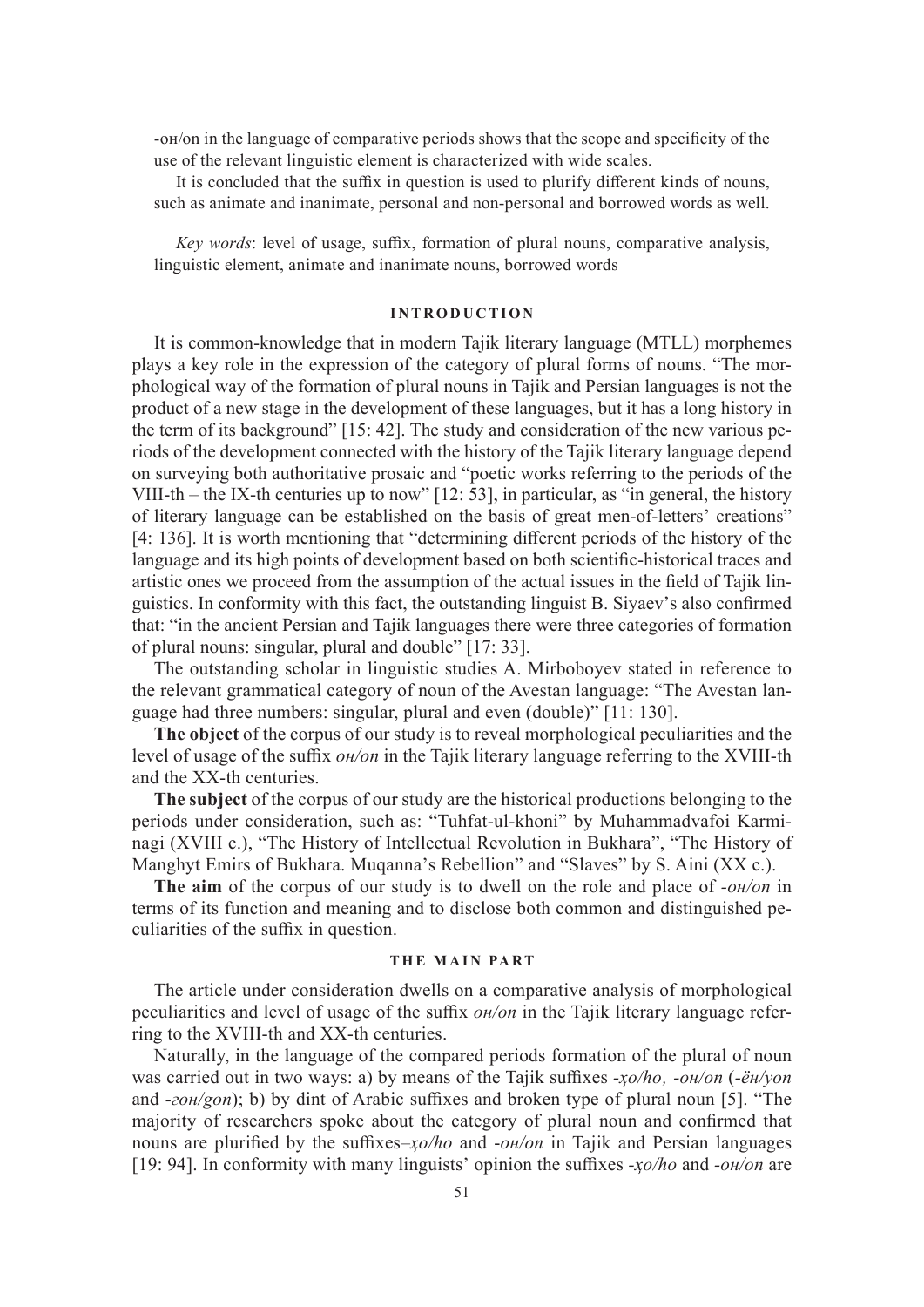historically ancient and have maintained their position and status up to nowadays in the Tajik language.

S.M. Sabzaev asserts that "in the enlighteners' literary productions and in the language of classical literature appertaining to the second half of the XIX-th and the beginning of the XX-th centuries such kind of grammatical phenomenon was formed by the Tajik suffixes and by Arabic plural elements" [16: 71]. In the corpus of our study the above-mentioned grammatical events are completely common ones as well.

In reference to it, the majority of plural nouns in the historical productions under comparison are pulrified by virtue of the suffix *-он/on* just as in MTLL. It is worth stressing that the relevant suffix possesses an ancient origin in comparison with other suffixes historically. This suffix is traced back to the ancient plural form *-nām* [18: 35]. In the course of our observations it became clear that the equivalents of the suffix*-он/ on (-ён/yon' -гон/gon)* were also resorted to in certain cases by the authors of the gone epochs. There are also other phonetic variants (allomorphs) of this suffix *(-вон/van)* in classical Persian -vān, in Dari -wån, in modern Persian -vån, in Tajik *-вон/von;* words with similar sounds have different final inflexions in classical Persian -i, i; dari; modern Persian -û; Tajik y, he, (ů). However, in the corpus of our study *-вон/von* is not ever encountered.

Designing on the premise of the conducted analysis concerning the theme explored one can assert that in the correlative historical productions animate nouns are often plurified by means of the suffix *-он/on*. In order to determine the level of usage of this suffix O.J. Jalolov conducted a significant research, especially on the suffix *-он/on* which points out that until the XIX-th century animate nouns were plurified with the relevant suffix frequently [20, p.11]. This statement was supported by linguist S. Hojiev as well [18: 95].

It is worth mentioning that the combination of nouns with the suffix *-он/on* is more commonly used than other morphemes. Concrete nouns: animate, inanimate and abstract nouns plurified according to their structure and style of usage can be divided into the following subgroups:

а) Nouns denoting any professions and occupation: vakil*on* [13: 276/550; 3: 193]; amir*on* [3: 239]; sardor*on* [13: 253/504; 2: 81]; sarboz*on* [2: 132]; musri*on* [13: 272/542]; chopar*on* [13: 104/205]; muharrir*on* [1: 153; 15: 229/455; 2: 148]; safir*on* [13: 166/330]; xidmatgor*on* [3: 229; 2: 142]; ustod*on* [13: 187/371; 2: 115]; oluqgir*on* [1: 114]; tabib*on* [13: 41/78; 3: 231]; savdogar*on* [3: 220; 2: 101]; sayyoh*on* [3: 30; 15: 56/108; 2: 108]; zakotchiy*on* [1: 110; 2: 113, 140]; mirzoy*on* [3: 215]; mushtariy*on* [1: 159; 15: 85/167]; jorchiy*on* [1: 105; 2: 134]; muftiy*on* [1: 253; 2: 48, 15: 70/135]; sagbon*on* [13: 208/413]; tojir*on* [3: 238; 2: 131; 15: 84/166]: …harchand havoxohoni davlat az hikmat shifoi oriza justand, raf'I vujudi ilal bas a'yei **tabib***on***i** ma'lul muyassar nashud [13: 41/78]; …**zakotchiy***on***i** sarhad ba unvoni zakot az ashyo, amvol va nuqudashon ba qadri dilxohi xud mesitonidand [2: 140];

b) Nouns denoting age and gender: mard*on* [13: 283/564; 3: 371]; kalon*on* [13: 161/320; 3: 249]; zan*on* [13: 291/579; 3: 192; 2: 46]; duxtar*on* [2: 46]; kudak*on* [13: 94/186]; javon*on* [13: 205/408; 3: 250]: Uamaroi kenagos saroni qaboilu **kalon***on***i** har xaylero jam' karda, amri muohadavu musoqro ba mashvarat guzoshtand [13: 150/297]; Ixtiyori **zan***on***i** mo dasti ajonib aftod! [3: 192];

c) Nouns denoting people's relationship and characteristics: dushman*on* [13: 285/567; 2: 71]; ghulom*on* [13: 127/252; 2: 55]; dust*on* [13: 246/490]; duzd*on* [13: 198/393]; muonid*on* [13: 290/577; 2: 73]; muxolif*on* [13: 284/565; 2: 117]; tajribakor*on* [2: 59];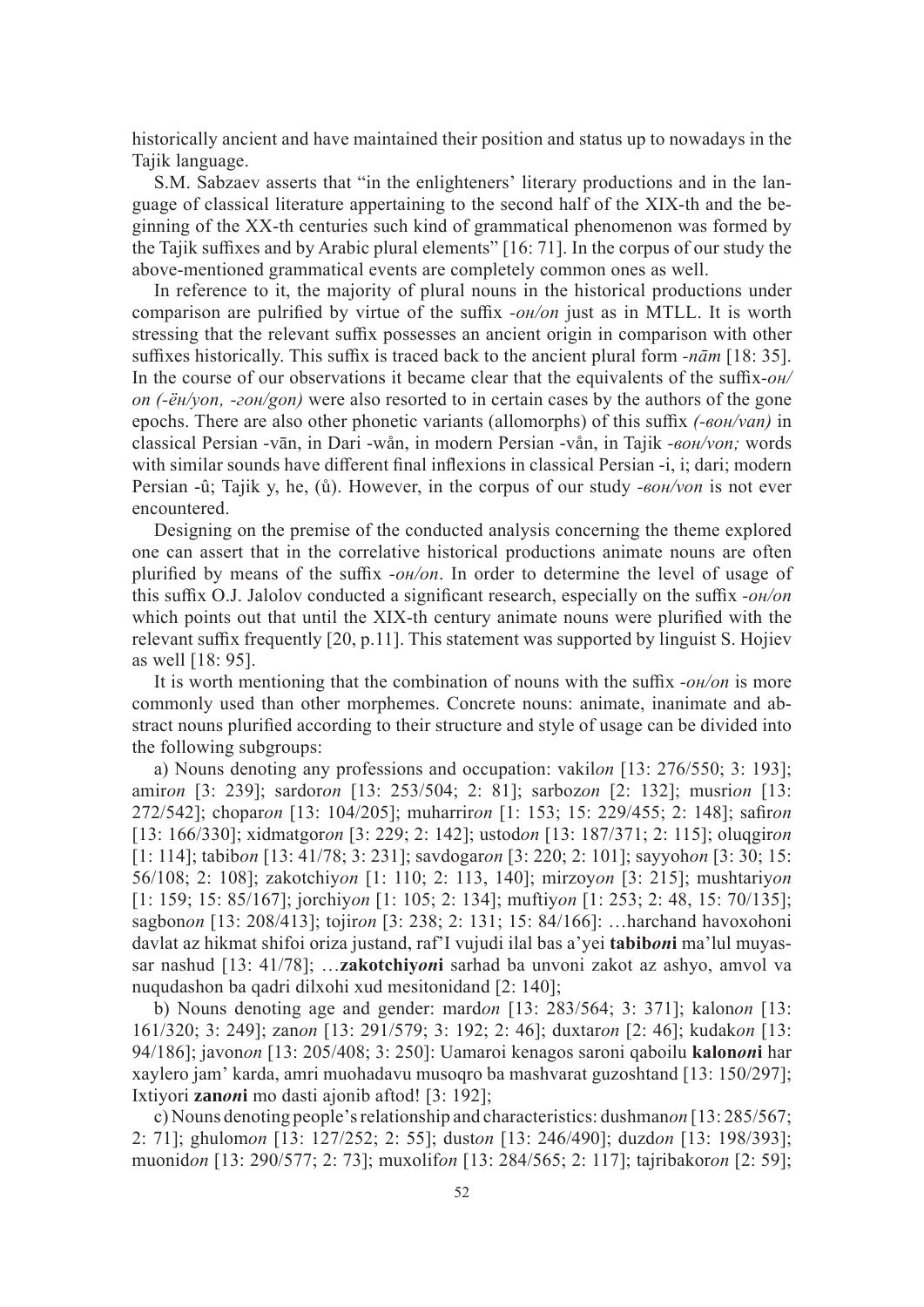fitnajuy*on* [2: 117], tarafdor*on* [2: 117]; mulozim*on* [2: 142; 15: 45/86]; zolim*on* [13: 45/86]; mustafiy*on* [2: 150]; muhibb*on* [13: 208/413]; nek*on* [13: 151/320]; rohzan*on* [13: 18/31]; tobe*on* [13: 267/531]: **Muhibb***on***i** davlat, ki dar hamgomi tavolivu taroduf mehnati ravoyoi xumul va xafoyoi uzlatro maskanu ma`voi xud soxta budand [13: 51/98]; ahli darbor, hukkom, quzzot va **mutaalliq***on***i** eshon az xazinai hukumat mavojib namegiriftand [2: 120];

d) Nouns expressing human-being's state and situation: madhush*on* [13: 159/315]; havoxoh*on* [2: 74]; mast*on* [13: 159/315]; sarkash*on* [2: .84]; badkesh*on* [13: 128/253]; muzdur*on* [2: 140]; hushyor*on* [13: 90/177]: …bozui tahavvur yozida, bar sari **mast***on***i** bodai ghurur chun qazoi muallaq rextand [13: 159/316]; ...har goh in **muzdur***on* dilbastagoni xudro ba rafoqati xud bubarand… [2: 140];

e) Animate nouns, such as animals and birds: sutur*on* [13: 263/524]; asp*on* [13: 262/521]; gusfand*on* [13: 250/497]; bulbul*on* [3: 65]; ushtur*on* [13: 250/497]; takovar*on* [13: 210/417]; andaleb*on* [3: 2]; murgh*on* [13: 45/86; 2: 152]: Har ruz qal'ai muborizoni tahamtannazhod bar **takovar***on***i** chun barqu bod savori namuda… [13: 22/40]; Shogirdoni maktabi nav **bulbul***on***i** boghi jannat meshudaand [3: 65]; Hayfo ki **murgh***on***i** az darichai qafas yak bor raho shudaro digar bora ba dom kashidan mumkin nabud [2: 152]. The course of the research shows that in S. Aini's historical heritage such kinds of nouns were never used by dint of this suffix. However, S. Aini plurified the words related to *bulbul* and *murgh* only once; they are resorted to figuratively in term of their meanings;

f) Nouns denoting members of family and relatives: padar*on* [13: 15/26; 2: 28]; barodar*on* [13: 285/568; 2: 106]; dukhtar*on* [2: 109]; pisar*on* [2: 79; 15: 258/514]; farzand*on* [13: 285/568; 2: 114]; zan*on* [13: 291/579; 2: 46]; kudak*on* [13: 94/186]: …ba qal'ai Yori panoh just va **pisar***on***i** u bo atbo` ba qaydi isor giriftor omadand [13: 184/365]; Amir Nasrullo bo soiri aqorib va **barodar***on***i** xud niz berahmona muomala kard [2: 30];

g) Nouns denoting religion, tenet and parties: bedin*on* [13: 104/206]; bolshevik*on* [3: 259]; mu'min*on* [13: 27/49]; ruzador*on* [13: 126/250]; sunni*yon* [2: 118]; mufti*yon* [3: 252; 2: 101]; mullo*yon* [3: 256; 2: 98]; jadid*on* [3: 202]; dinpanoh*on* [13: 134/265]; salavotxon*on* [3: 194]; kofir*on* [13: 23/42]; shariatxoh*on* [3: 203]: …alvoni ni'am va asnofi favokehro dar nazari ishtiyoqi **ruzador***on***i** mohi muborak ba muqtazoi karimai atimmu-s-siyoma ila-l-layli jilva dodand [13: 126/250].

h) Abstract nouns: suxan*on* [13: 48/92; 3: 195]; ruzgor*on* [13: 29/53]; gunoh*on* [13: 189/376]: …ba jihati adami rivoju ravnaqi dastgohi xoqoni kalimoti itobomez va **suxan***on***i** vahshatangez izhor kard [13: 48/92; 3: 195].

In this regard the author of the historical production under consideration used the abstract noun *suxan* only in one case in the plural form.

i) Nouns denoting any nation or tribe: totor*on* [3, с.233]; buxoruyulasl*on* [3: 70]; rus*on* [3: 59; 2: 78]; qazoq*on* [3: 227]; buxori*yon* [3: 250; 2: 130]; eroni*yon* [3: 202]; forsi*yon* [3: 96]; toshkandi*yon* [2: 47]; xuqandi*yon* [2: 47]; yunoni*yon* [3: 97]; avrupo*yon* [3: 186]; qarshigi*yon* [3: 200]; kulobi*yon* [3: 250]; xorazmi*yon* [13: 285/567]: Binobar in mo ahli mashriq, xususan **turkistoniy***on* batnan ba'di batnin dar chohi mazallat furu raftem… [2: 126]; …ba'd az hafta, ki muxolafat az ba'ze ra'oyoi daruni qal'a shud, **samarqandiy***on* boxt yofta… [13: 279/556].

Additionally, in the language of "Tuhfat-ul-Khoni" nouns denoting any ethnic group, including Uzbek and Mongolian are plurified by the suffix *-он/on* appearing as proper nouns: *uzbak* and *mughul* [13: 248/494]: …misli qasabai Dushanbe va **Mughul***on* va lavohiqi on, ba Ghalchabek – pisari u bo amorati ulusi murqa in`om karda… [13: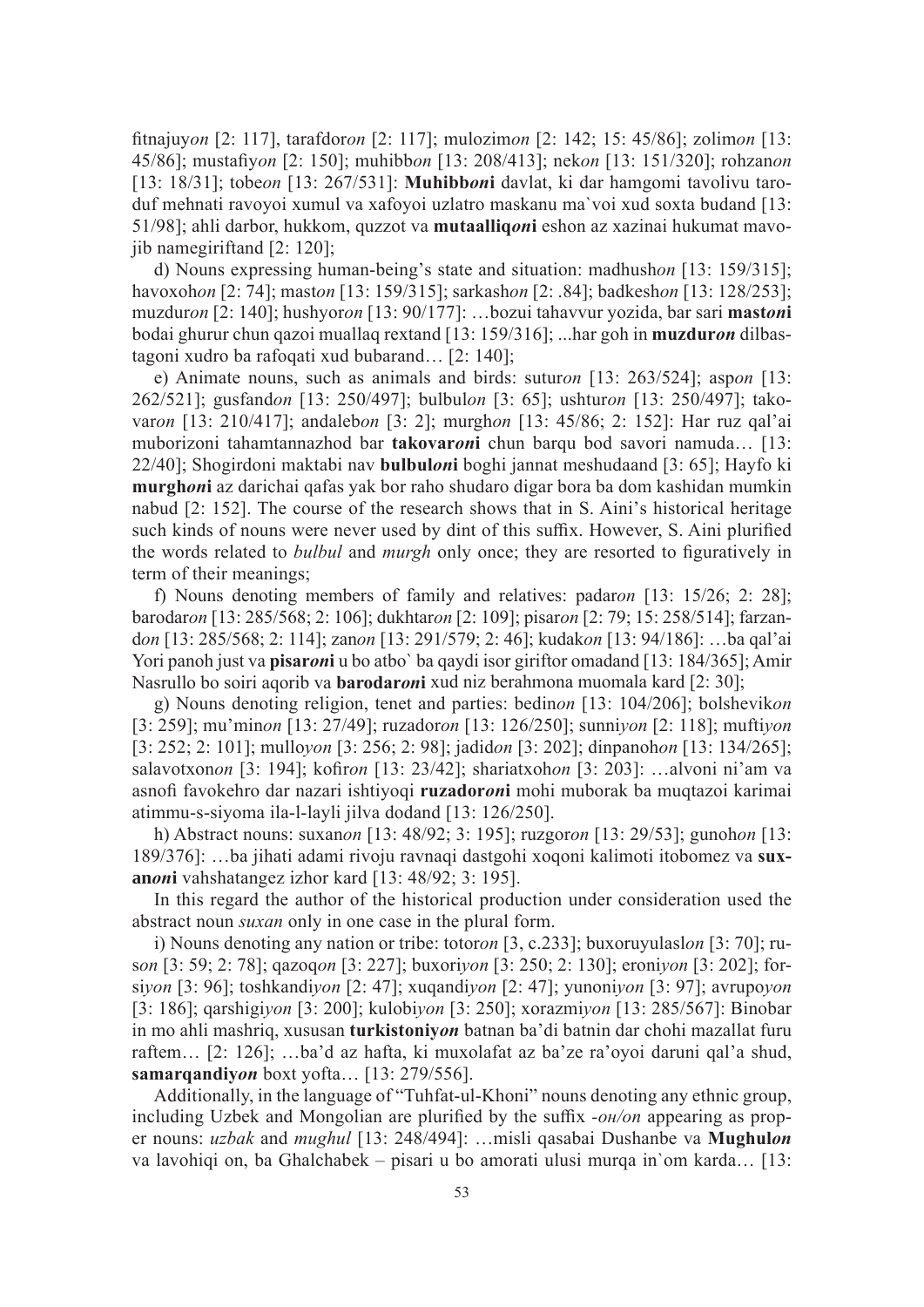248/494]; Va qal'ai **Uzbak***on* va Regarro ba iyolati…, ki az Muhammadaminbiye gurexta… [13: 248/494].

It should be noted that S. Aini plurified the material nouns of *bois* and *sabab* throughон/on. *Sababon* serves as *sababgaron* in the term of meaning: …ba **bois***on***i** in musibat nafrat va baroi ba zudi kushoda shudani makotib umedu orzu bayon karda… [3: 138]; Ba joe, ki **sabab***on***i** fitnaro jazo dihad, ruhi ahli balvoro durust quvvat dodani shuda… [3: 238].

In the course of conducting analysis we encountered with a number of borrowed words plurified with help of the suffix *-он/on* such as: *Mongolian words:* bakovul*on* [13: 226/449]' erovul*on* [13: 238/474], qarovul*on* [13: 288/574]' yasovul*on* [13: 175/347] ' yasovulboshi*yon* [13: 236/470]; *Turkish words:* oqsaqqol*on* [13: 188/374]; tupchibosh*on* [13: 249/496]' eshikoqobosh*on* [13: 254/506]' mingbosh*on* [13: 236/470]' qurchi*yon* [13: 127/251].

Although S. Aini did not use Turkish and Mongolian words in the plural form, but the following borrowed words: *yasobulboshi, tupchiboshi* and *eshikoqoboshi* were used very appropriately. Moreover, among of the above-mentioned words he used only *oqsaqqolon* in three cases: Xonsoloroni sharbatxonai iqbol va **bakovul***on***i** matbakhi davlat simoti ni`am va bisoti karam boz karda… [13: 226/449]; …hamai sarxayloni jamoai balvochi va aminonu **oqsaqqol***on***ro** amalhoi kalon doda… [3: 239].

It is common knowledge that the tendency of combination of borrowed words, namely Turkish and Mongolian ones, possesses a long history in the Tajik language. In conformity with the Russian scholar in Oriental studies – L.S. Peisikov who confirmed that the entry of the first Turkish borrowed words into the Dari-Persian language is traced back to the pre-Islamic Epoch [14: 46]. It is obvious that the majority of the Turkic, Mongolian and Chagatai words were included into the lexical word stock of the Tajik language appertaining to the XV-th century. Later on, their entry into the living language of the people happened more often [7; 9].

The reason for the mixing tendency of the enrichment of these languages is explained by ustod N. Masumi as follows: "The earlier and later Uzbek terms became more formal and common; some of Uzbek words and phrases contained in the word stock of MTLL became commonplace and were used as synonyms instead of original Tajik words" [8: 10]. He adds that over the centuries the combination of Tajik language with those ones of the Turkic-speaking peoples of Central Asia did not reduce the quality of the Tajik language, but, on the contrary, they provided material for its further development and evaluation [10; 6].

Proceeding from this assumption, ustod S.Aini in his historical work plurified Russian and Greek borrowed words by the suffix *-он/on:* duktur*on* [3: 229]; bolshevik*on* [2: 259]: Ajab nest, ki dar daruni inho josushoi **bolshevik***on* boshand [1: 198].

The below-mentioned examples clearly show that the authors of the comparative works studied by us also summarized the Arabic words by means of the relevant suffix and the level of usage of Arabic words being much wider than Turkish, Mongolian and Chagatai ones: horis*on* [13: 257/511], maqtul*on* [13: 266/530; 1: 257], xos*on* [13: 249/496; 2: 222], muqarrabon [13: 207/412; 3: 141; 1: 254], mutavattinon [13: 252/502], mutahavviron [13: 112/222], zishavkaton [13: 162/321]: ...bo hazor nafar **xos***on***i** xud ba huzuri xalifa va az on jo haj kardanro bahona karda ba Makka safar kard [2: 222]; Va in ma'ni bar xavos(s) az ravishi xusravoni olimiqdoru **zishavkat***on***i**  boe'tabor, ki Bandai xos az hazrati ahadiyatand [13: 57/110].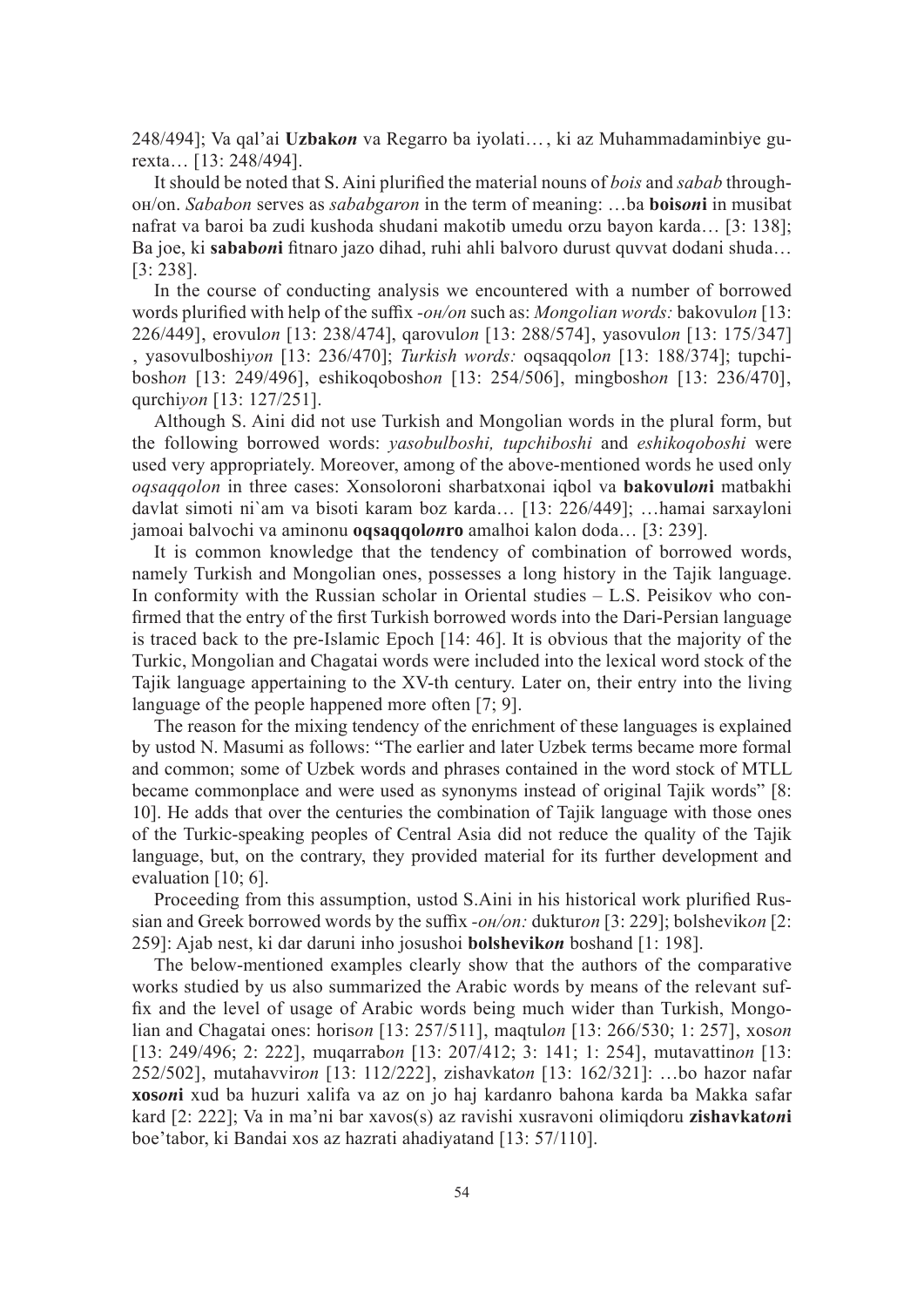*The Level of Usage of Linguistic Elements in the Formation of Plural Nouns Referring to the XVIII-th and the XX-th Centuries*

| Elements of the Formation of Plural Nouns                                          | Level of Usage |
|------------------------------------------------------------------------------------|----------------|
| $\mathbf{A}$ – suffix -ho(-xo)                                                     | 3018           |
| $\mathbf{B}$ – suffix -on (-o <sub>H</sub> /on)                                    | 4872           |
| $ C - \text{Arabic suffixes } -\text{ot}(-\text{or})$ and $-\text{in}(-\text{MH})$ | 2069           |
| $ D -$ broken form (Arabic weights)                                                | 8354           |
| $\mathbf{R}$ – results                                                             | 18313          |



### **C O N C L U S I O N**

Adducing the results of the analysis beset with correlative comparison of morphological peculiarities and level of usage of the suffix *-он/on* in the Tajik literary language referring to the XVIII-th and XX-th centuries we can come to the conclusion that the suffix *-on/on* is considered to be one of the mid-productive linguistic elements. In addition, proceeding from the above-mentioned diagram we can confidently convey our own statement that the relevant suffix occupies the second place in term of the level of its usage and is equal to 27 %.

### **Л И Т Е РАТ У РА**

1. *Айнӣ С.* Ғуломон. Роман. Душанбе: Адабиёти бачагона, 2019. 488 с.

2. *Айнӣ С*. Таърихи амирони манғитияи Бухоро, Исёни Муқаннаъ. Ҷ. 10. Душанбе: Ирфон, 1966. 243 с.

3. *Айнӣ С.* Таърихи инқилоби фикрӣ дар Бухоро. Куллиёт. Ҷ. 14 / Тартибдиҳанда К.С. Айнӣ. Душанбе: Матбуот, 2005. 270 с.

4. *Ashrapov B.P.* The Level of Usage of Particles in the Historical Work Entitled as "Tuhfat-ulkhoni" by Muhammadvafoi Karminagi // Филологический аспект. 2022. №3(83). P. 136–141.

5. Грамматикаи забони адабии хозираи точик. Душанбе: Дониш, 1985. 356 с.

6. *Қосимова М.Н*. Таърихи забони адабии тоҷик (асрҳои IX–X). Ҷ.1. Душанбе: Матбааи Донишгоҳи миллии Тоҷикистон, 2012. 568 с.

7. *Мачидов Х.* Забони адабии муосири точик. Луғатшиносй. Ч. 1. Душанбе: Деваштич, 2007. 255 с.

8. *Маъсумӣ Н*. Забон ва услуби Аҳмади Дониш. Душанбе: Дониш, 1976. 76 с.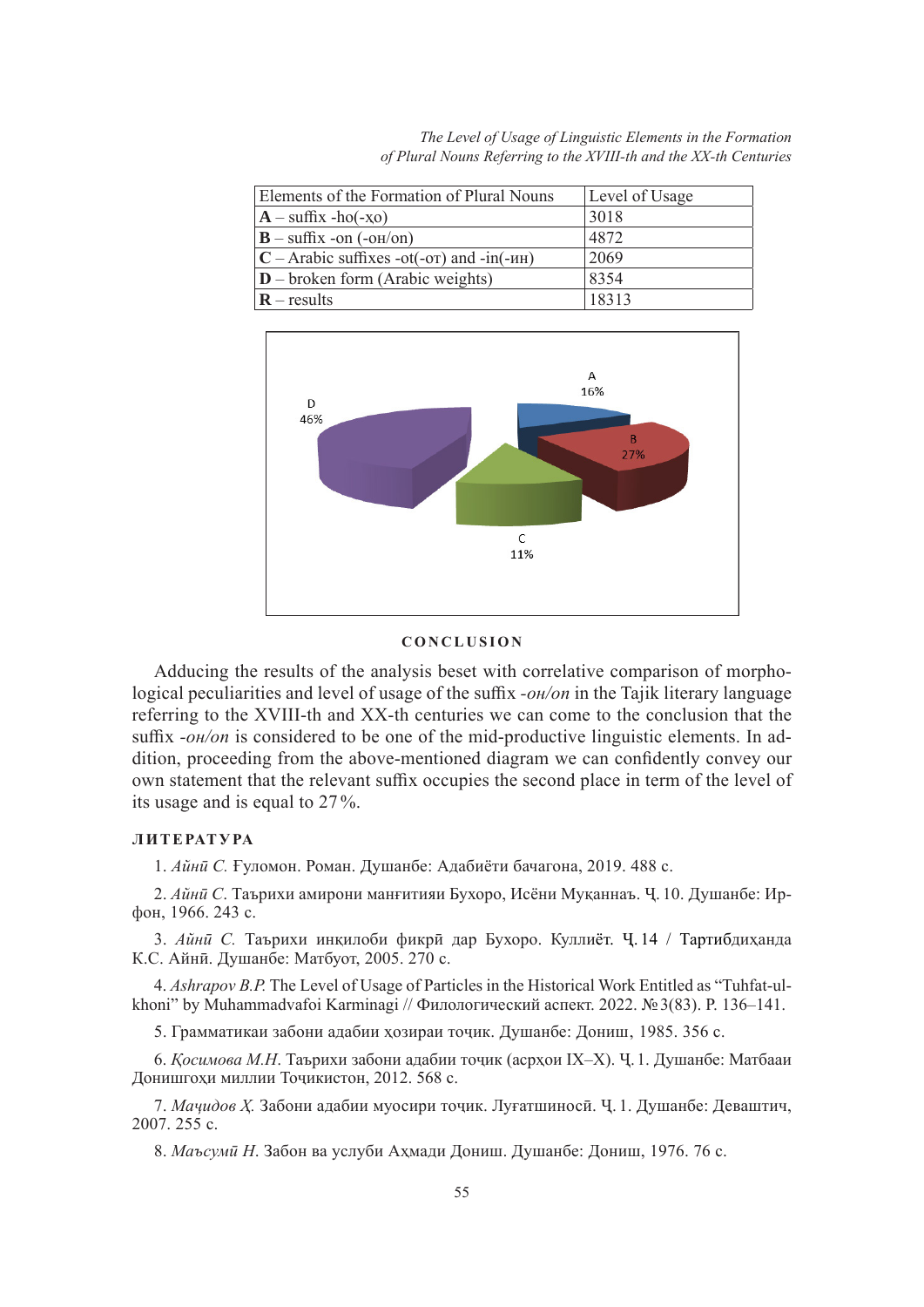9. *Маъсумӣ Н.* Очеркҳо оид ба инкишофи забони адабии тоҷик. Душанбе, 2011. 385 с.

10. *Маъсумӣ Н.* Ҷаҳонбинӣ ва маҳорат. Душанбе: Адиб, 2005. 296 с.

11. *Мирбобоев А.* Муқаддимаи филологияи эронӣ. Душанбе, 2015. 342 с.

12. *Мирмухамедов О.Т.* Арабская форма образования множественного числа в литературном таджикском языке XVIII и XX (на примере арабской формы множественного числа) / О.Т. Мирмухамедов, Б.П. Ашрапов // Вестник Таджикского национального университета. Серия филологических наук. 2021. №6. С. 53–59.

13. *Муҳаммадвафои Карминагӣ*. Тӯҳфат-ул-хонӣ / Муқаддима, таҳияи матн, нусхабадал, таълиқот ва феҳрастҳои Ҷамшед Ҷӯразода ва Нурулло Ғиёсов; И.У. Раҳимов, Б.П. Ашрапов. Хуҷанд: Ношир, 2018. 390 с. + 586 саҳ. ф. = 976 с.

14. *Пейсиков Л.С.* Лексикология современного персидского языка. М.: Изд-во Моск. ун-та, 1975. 207 с.

15. *Рустамов Ш.* Исм. Душанбе: Дониш, 1981. 220 с.

16. *Сабзаев С.М.* Забон ва услуби шоирони маорифпарвар. Душанбе: Маориф, 1991. 80 с.

17. *17. Сиёев Б.* Аз таърихи ҷамъбандии исмҳо дар забони тоҷикӣ. Душанбе: Дониш, 1976. 170 с.

18. *Хочиев С.* Забони адабии точик дар ибтидои асри 20 (дар асоси материали «Тухфаи ахли Бухоро»-и Мирзосирочи Хаким). Душанбе: Дониш, 1967. 167 с.

19. *Хочиев С.* Забони адабии точик дар ибтидои асри XX. Душанбе: Ирфон, 1987. 166 с.

20. *Ҷалолов О.Ҷ.* Категорияи ҷамъ ва баъзе масъалаҳои забони ҳозираи тоҷик. Сталинобод: Академияи фанхои РССТ, 1961. 187 с.

### **REFERENCES**

1. Aini S. (2019) Slaves. Novel. Dushanbe: Children's Literature Publ. 488 p.

2. Aini S. (1966) The History of Manghyts Emirs of Bukhara. Muqanna's Rebellion. Vol. 10. Dushanbe. Cognition Pub. 243 p.

3. Aini S. (2005) The History of Intellectual Revolution in Bukhara. Vol. 14. / Compiled by K.S. Aini. Dushanbe. Press Publ. 270 p.

4. Ashrapov B.P. The Level of Usage of Particles in the Historical Work Entitled as "Tuhfat-ul-khoni" by Muhammadvafoi Karminagi. *Filologichesky Aspect*. 2022. No3(83), pp. 136–141.

5. Grammar of Modern Tajik Literary Language. Dushanbe. Knowledge Publ. 1985. 356 p.

6. Kosimova M.N. (2012) The History of the Tajik Literary Language (IX–X centuries). Vol. 1. Dushanbe. Tajik National University Press. 568 p.

7. Majidov H. (2007) Modern Tajik Literary Language. Lexicography. Vol. 1. Dushanbe. Devashtich Publ. 255 p.

8. Masumi N. (1976) The Language and Style of Ahmadi Donish. Dushanbe. Knowledge Publ. 76 p.

9. Masumi N. (2011) Essays on the Development of the Tajik Literary Language. Dushanbe. 385 p.

10. Masumi N. (2005) Worldview and Skills. Dushanbe. Man-of-Letters Publ. 296 p.

11. Mirboboev A. (2015) Introduction to Iranian Philology. Dushanbe. 342 p.

12. Mirmuhamedov O.T. Arabic Plural Form in the Literary Tajik Language Referring to the XVIII-th and the XX-th Centuries (on the example of the Arabic plural form) / O.T. Mirmuhamedov, B.P. Ashrapov. *Tajik National University Bulletin. Series of Philological Sciences*. 2021. No 6, pp. 53–59.